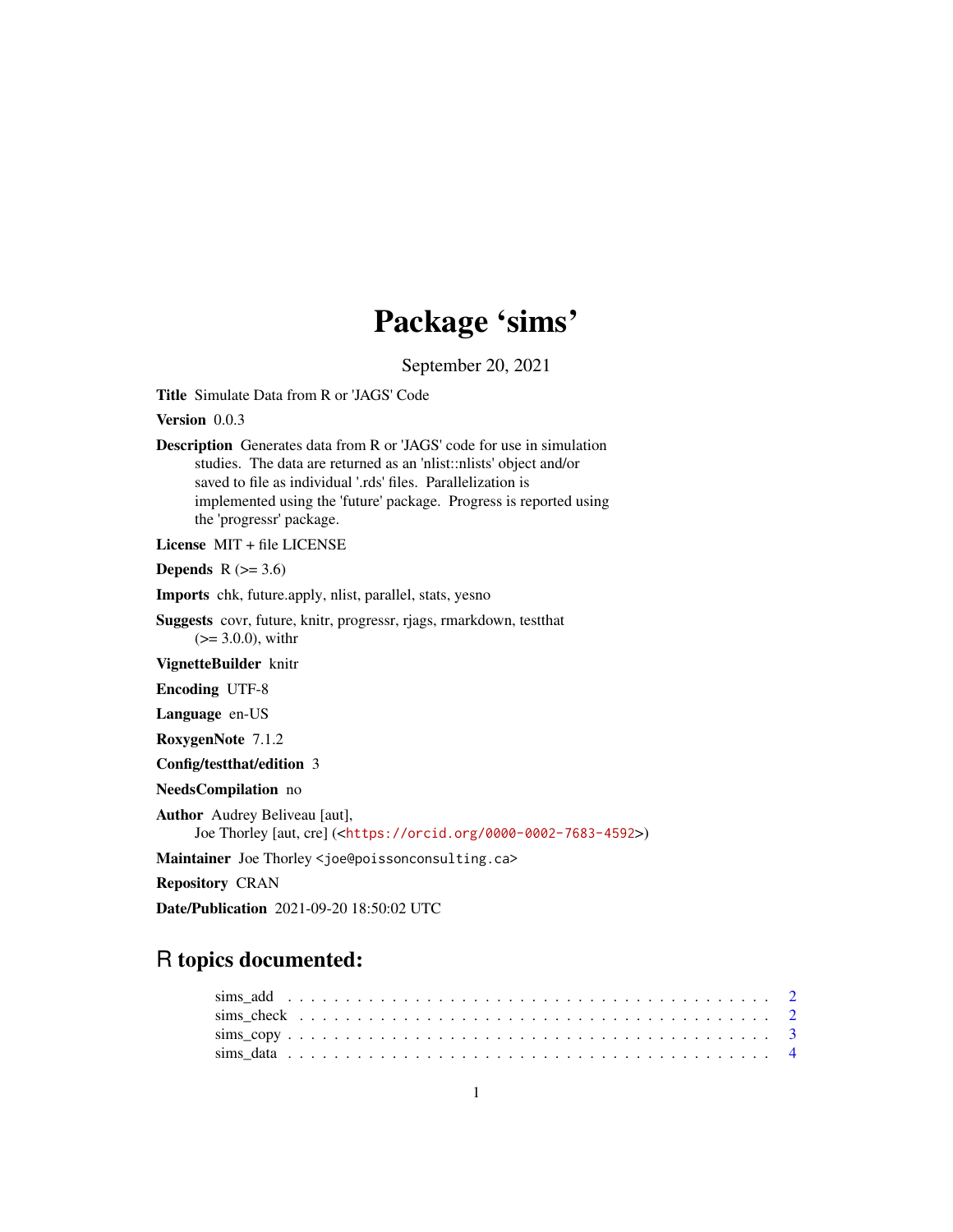#### <span id="page-1-0"></span>2 sims\_check

| Index |  |
|-------|--|
|       |  |
|       |  |
|       |  |
|       |  |

|  | sims add |
|--|----------|

sims\_add *Add Simulated Datasets*

#### Description

Add Simulated Datasets

#### Usage

 $sims\_add(path = "."", nsims = 1)$ 

#### Arguments

| path  | A string specifying the path to the directory to add the data sets to. |
|-------|------------------------------------------------------------------------|
| nsims | A count of the number of additional datasets to generate.              |

#### Value

A character vector of the names of the files created.

sims\_check *Check Simulated Data*

#### Description

Checks the simulated data argument values in the '.sims.rds' file.

#### Usage

 $sims_{\text{check}}(path = "."')$ 

#### Arguments

path A string of the path to the directory with the simulated data.

#### Details

The checks include whether number and names of the data files in the directory are consistent with the number of simulations.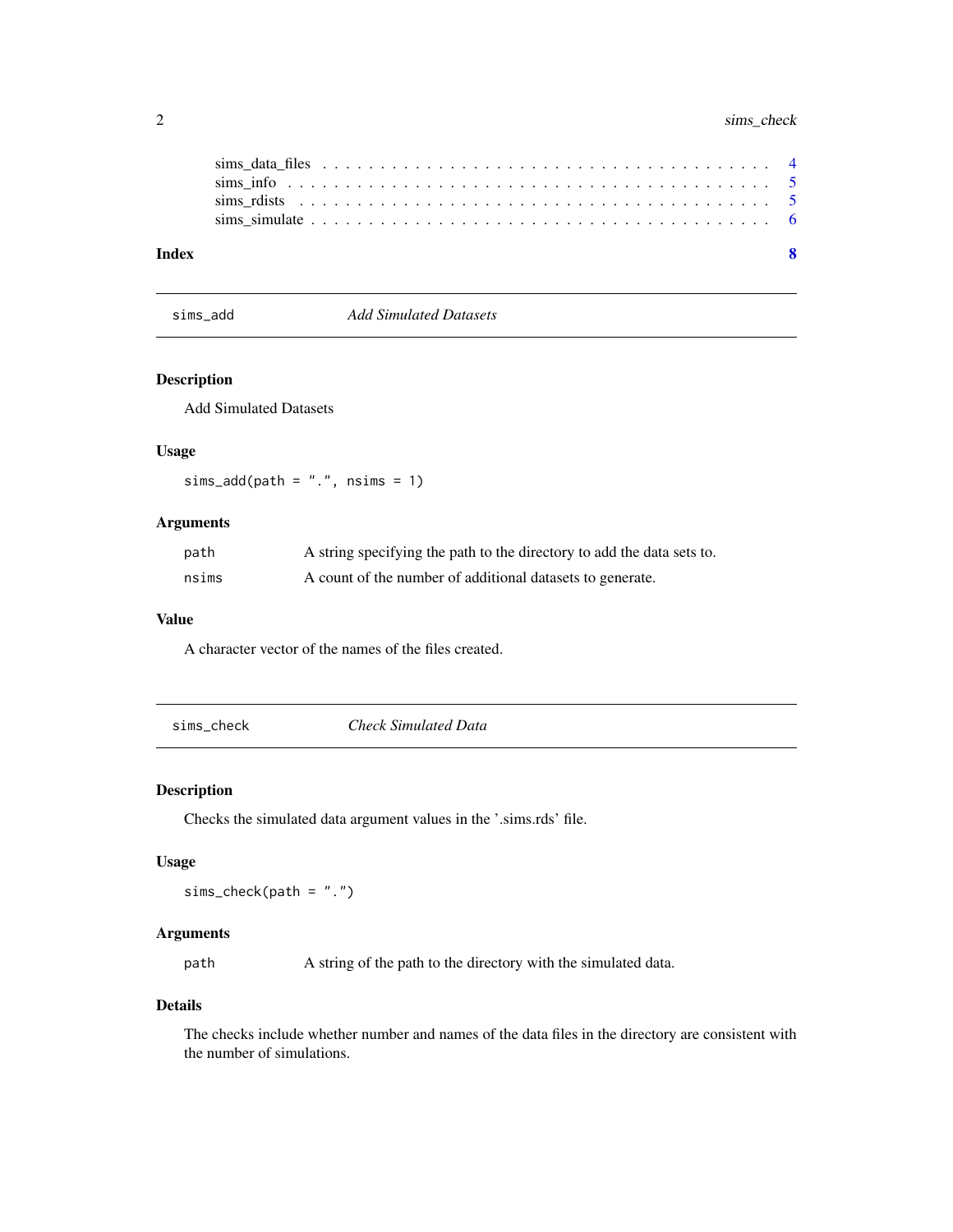<span id="page-2-0"></span>sims\_copy 3

#### Value

An informative error or invisible list of the argument values.

#### Examples

```
set.seed(10)
sims_simulate("a <- runif(1)",
  save = TRUE, path = tempdir(), exists = NA,
  ask = FALSE
\mathcal{L}(sims_check(tempdir()))
```
#### sims\_copy *Copy Simulated Datasets*

#### Description

Copy Simulated Datasets

#### Usage

```
sims_copy(
 path_from = "."path_to = paste0(path_from, "_copy"),
 exists = FALSE,
 ask = getOption("sims.ask", TRUE),
 silent = FALSE
)
```
#### Arguments

| path_from                                                                                                                                                                                                                                 | A string of the path to the directory containing the simulated datasets. |  |  |  |  |  |
|-------------------------------------------------------------------------------------------------------------------------------------------------------------------------------------------------------------------------------------------|--------------------------------------------------------------------------|--|--|--|--|--|
| A string of the path to the directory to copy the simulated dataset to.<br>path_to                                                                                                                                                        |                                                                          |  |  |  |  |  |
| A flag specifying whether path_to should already exist. If exists = NA it<br>exists<br>doesn't matter. If the directory already exists sims compatible files are deleted<br>if exists = TRUE or exists = NA otherwise an error is thrown. |                                                                          |  |  |  |  |  |
| ask<br>A flag specifying whether to ask before deleting files.                                                                                                                                                                            |                                                                          |  |  |  |  |  |
| silent<br>A flag specifying whether to suppress warnings.                                                                                                                                                                                 |                                                                          |  |  |  |  |  |

#### Value

A character vector of the names of the files copied.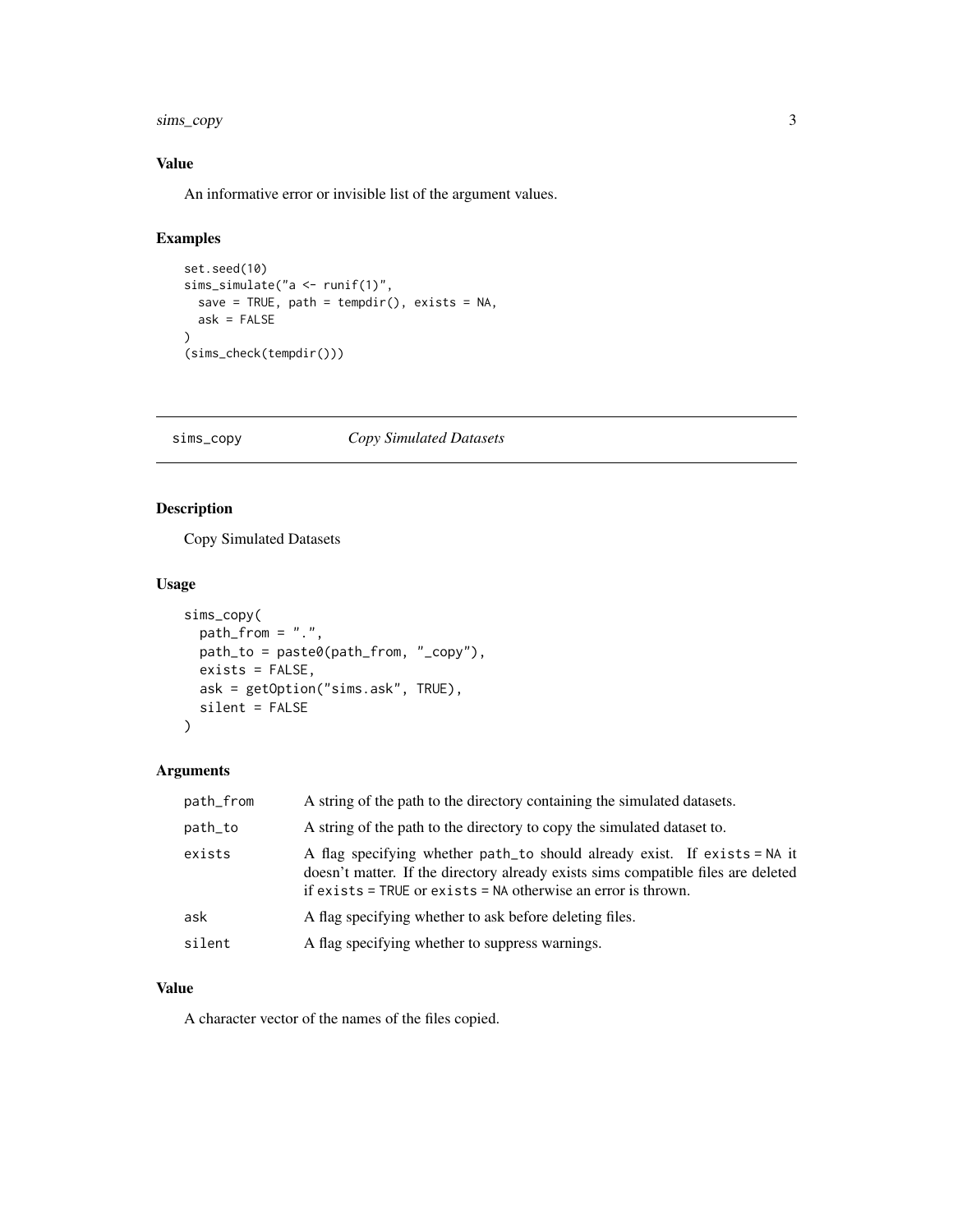<span id="page-3-0"></span>

#### Description

Gets the simulated datasets as an [nlist::nlists\\_object\(\)](#page-0-0). There is no guarantee that all the datasets will fit in memory.

#### Usage

 $sims\_data(path = "."')$ 

#### Arguments

path A string of the path to the directory with the simulated data.

#### Value

An [nlist::nlists\\_object\(\)](#page-0-0) of the simulated datasets.

#### Examples

```
set.seed(10)
sims_simulate("a <- runif(1)",
  nsims = 10L, path = tempdir(),
  exists = NA, ask = FALSE
\lambdalibrary(nlist)
sims_data(tempdir())
```
sims\_data\_files *Simulated Data Files*

#### Description

Gets the names of the simulated data files.

#### Usage

sims\_data\_files(path = ".")

#### Arguments

path A string of the path to the directory with the simulated data.

#### Value

A character vector of the names of the simulated data files.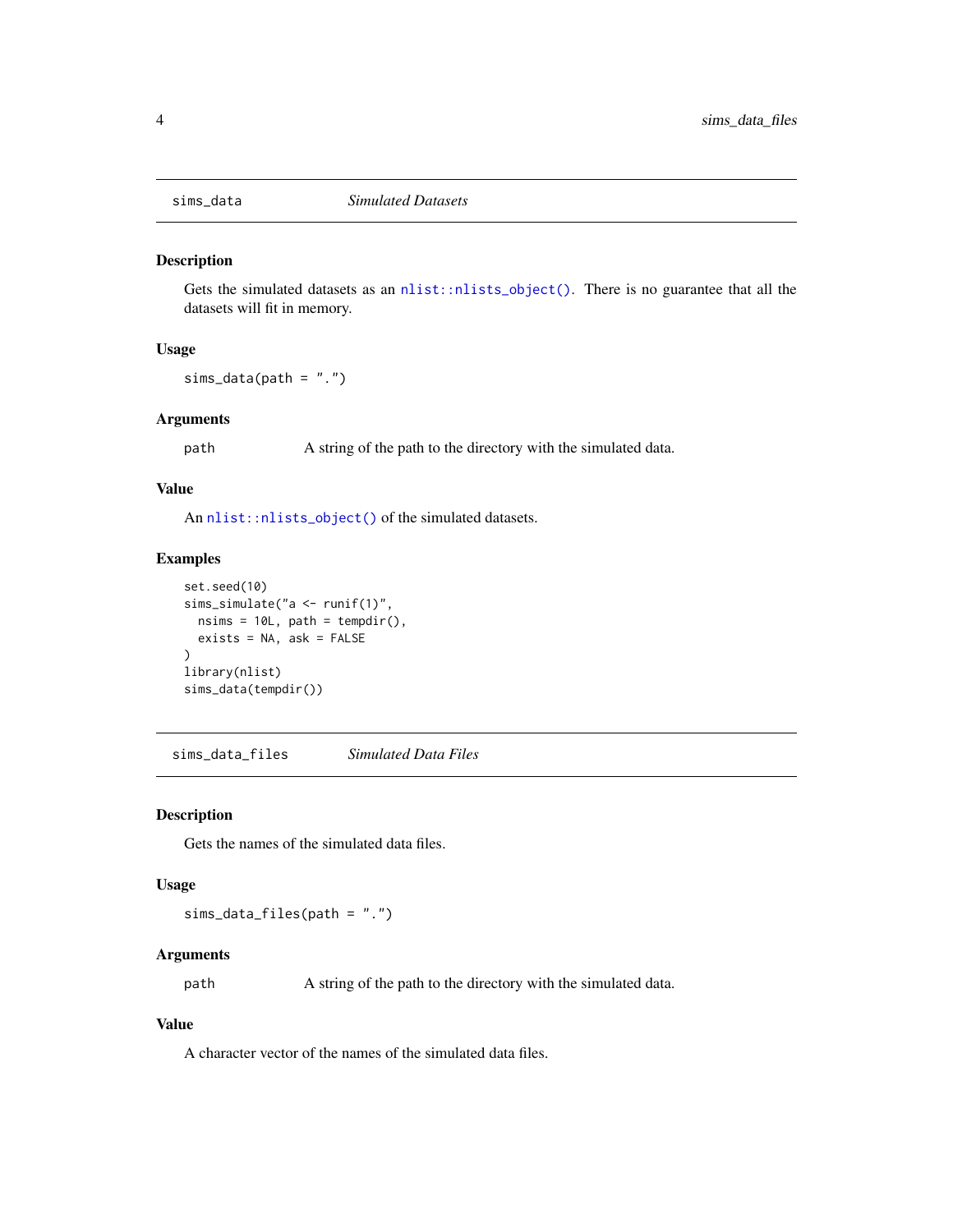#### <span id="page-4-0"></span>sims\_info 5

#### Examples

```
set.seed(10)
sims_simulate("a <- runif(1)",
  nsims = 10L, path = tempdir(),
  exists = NA, ask = FALSE
\lambdasims_data_files(tempdir())
```
sims\_info *Simulated Data Argument Values*

#### Description

Gets the simulated data argument values in the '.sims.rds' file.

#### Usage

 $sims_info(path = "."')$ 

#### Arguments

path A string of the path to the directory with the simulated data.

#### Value

A named list of the values in file.path(path,'.sims.rds').

#### Examples

```
set.seed(10)
sims_simulate("a <- runif(1)", path = tempdir(), exists = NA, ask = FALSE)
sims_info(tempdir())
```
<span id="page-4-1"></span>sims\_rdists *Sims Random R Distributions*

#### Description

Gets the names of the R random variate generating functions listed in [Distributions\(\)](#page-0-0).

#### Usage

sims\_rdists()

#### Value

A character vector.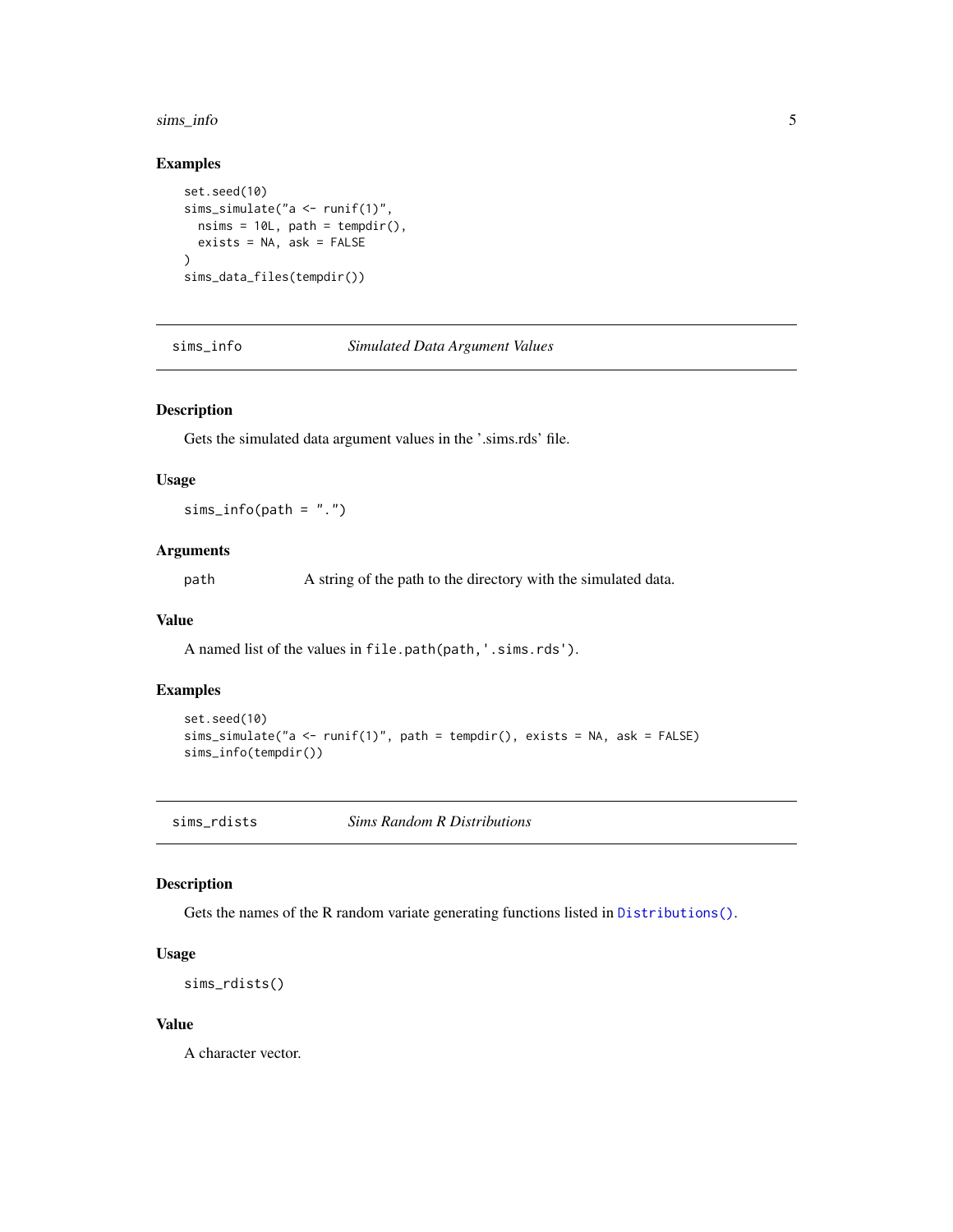<span id="page-5-0"></span>6 sims\_simulate

#### Examples

sims\_rdists()

sims\_simulate *Simulate Datasets*

#### Description

Simulates datasets using JAGS or R code. By default returns the datasets as an [nlist::nlists\\_object\(\)](#page-0-0). If path is provided then the datasets are written to the directory as individual .rds files.

#### Usage

```
sims_simulate(
 code,
 constants = nlist::nlist(),
 parameters = nlist::nlist(),
 monitor = ".**",
 stochastic = NA,
 latent = NA,nsims = 1,save = FALSE,path = "."exists = FALSE,
 rdists = sims_rdists(),
 ask = getOption("sims.ask", TRUE),
  silent = FALSE
)
```
#### Arguments

| code       | A string of the JAGS or R code to generate the data. The JAGS code must not<br>be in a data or model block.                                                       |
|------------|-------------------------------------------------------------------------------------------------------------------------------------------------------------------|
| constants  | An nlist object (or list that can be coerced to nlist) specifying the values of nodes<br>in code. The values are included in the output dataset.                  |
| parameters | An nlist object (or list that can be coerced to nlist) specifying the values of nodes<br>in code. The values are not included in the output dataset.              |
| monitor    | A character vector (or regular expression if a string) specifying the names of the<br>nodes in code to include in the dataset. By default all nodes are included. |
| stochastic | A logical scalar specifying whether to monitor deterministic and stochastic (NA),<br>only deterministic (FALSE) or only stochastic nodes (TRUE).                  |
| latent     | A logical scalar specifying whether to monitor observed and latent (NA), only<br>latent (TRUE) or only observed nodes (FALSE).                                    |
| nsims      | A whole number between 1 and 1,000,000 specifying the number of data sets to<br>simulate. By default 1 data set is simulated.                                     |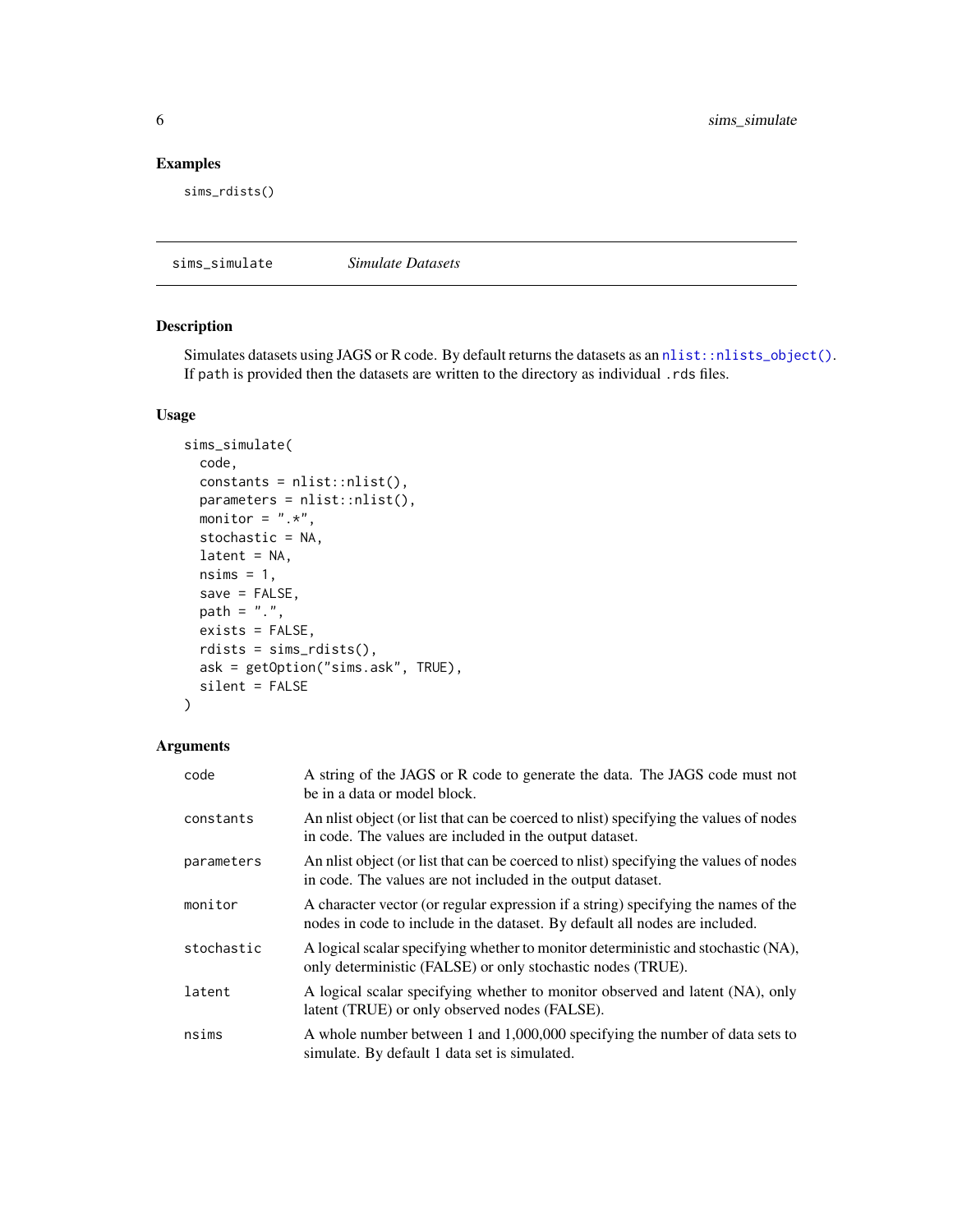#### <span id="page-6-0"></span>sims\_simulate 7 \, 7

| save   | A flag specifying whether to return the data sets as an nlists object or save in<br>path. If save = NA the datasets are returned as an nlists object and saved in<br>path. |
|--------|----------------------------------------------------------------------------------------------------------------------------------------------------------------------------|
| path   | A string specifying the path to the directory to save the data sets in.                                                                                                    |
| exists | A flag specifying whether the path directory should already exist (if exists =<br>NA it doesn't matter).                                                                   |
| rdists | A character vector specifying the R functions to recognize as stochastic.                                                                                                  |
| ask    | A flag specifying whether to ask before deleting sims compatible files.                                                                                                    |
| silent | A flag specifying whether to suppress warnings.                                                                                                                            |

#### Details

JAGS code is identified by the presence of  $\sim$  indicating a stochastic variable node. Otherwise code is assumed to be R code and stochastic variable nodes are those where assignment is immediately succeeded by a call to one of the functions named in rdists.

Both constants and parameters must be [nlist::nlist\_object]s (or lists that can be coerced to such) . The only difference between constants and parameters is that the values in constants are appended to the output data while the values in parameters are not. Neither constants or parameters can include missing values nor can they have elements with the same name. Elements which are not in code are dropped with a warning (unless silent = TRUE in which case the warning is suppressed).

Each set of simulated data set is written as a separate .rds file. The files are labelled data0000001.rds, data0000002.rds, data0000003.rds etc. The argument values are saved in the hidden file .sims.rds.

sims compatible files are those matching the regular expression  $\land ((data\{\{\}\}\{7,7\})||([.]sims))[.]rds$ .

Parallelization is implemented using the future package.

#### Value

By default an [nlist::nlists\\_object\(\)](#page-0-0) of the simulated data. Otherwise if path is defined saves the datasets as individual .rds files and returns TRUE.

#### See Also

[sims\\_rdists\(\)](#page-4-1)

#### Examples

```
set.seed(101)
sims_simulate("a <- runif(1)", path = tempdir(), exists = NA, ask = FALSE)
```